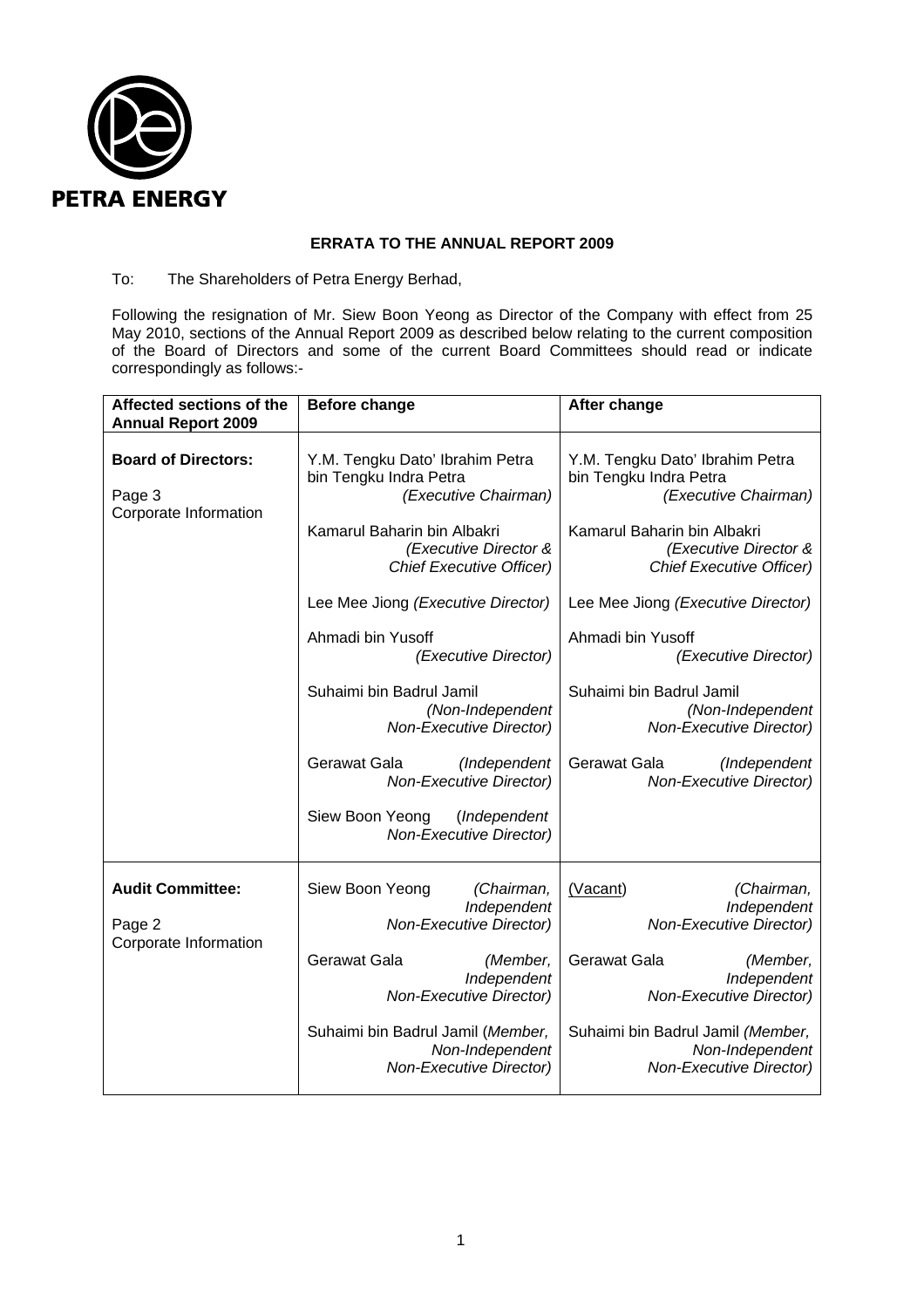

| Affected sections of the<br><b>Annual Report 2009</b>             | Before change                                                                                                                                                                                                                                         | After change                                                                                                                                                                      |
|-------------------------------------------------------------------|-------------------------------------------------------------------------------------------------------------------------------------------------------------------------------------------------------------------------------------------------------|-----------------------------------------------------------------------------------------------------------------------------------------------------------------------------------|
| <b>Nomination Committee:</b><br>Page 2<br>Corporate Information   | Gerawat Gala<br>(Chairman,<br>Independent<br><b>Non-Executive Director)</b><br>Suhaimi bin Badrul Jamil (Member,<br>Non-Independent<br><b>Non-Executive Director)</b><br>Siew Boon Yeong<br>(Member,<br>Independent<br><b>Non-Executive Director)</b> | Gerawat Gala<br>(Chairman,<br>Independent<br><b>Non-Executive Director)</b><br>Suhaimi bin Badrul Jamil (Member,<br>Non-Independent<br><b>Non-Executive Director)</b><br>(Vacant) |
| <b>Remuneration Committee:</b><br>Page 2<br>Corporate Information | Gerawat Gala<br>(Chairman,<br>Independent<br><b>Non-Executive Director)</b><br>Suhaimi bin Badrul Jamil (Member,<br>Non-Independent<br><b>Non-Executive Director)</b><br>Siew Boon Yeong<br>(Member,<br>Independent<br><b>Non-Executive Director)</b> | Gerawat Gala<br>(Chairman,<br>Independent<br><b>Non-Executive Director)</b><br>Suhaimi bin Badrul Jamil (Member,<br>Non-Independent<br><b>Non-Executive Director)</b><br>(Vacant) |

The Company endeavours to fill the vacancies created as a result of Mr. Siew's resignation as Director of the Company, within three (3) months from the date of his resignation, 25 May 2010.

Further to the above, the third agenda, being the proposed resolution 3, as set out in the Notice convening the Fourth Annual General Meeting of the Company to be held on 29 June 2010 should read as follows:-

| . ა. | To re-elect Mr. Lee Mee Jiong, who is retiring in accordance with Article | <b>Resolution 3</b> |
|------|---------------------------------------------------------------------------|---------------------|
|      | 104 of the Company's Articles of Association, as Director.                |                     |

In addition, item 3 of the proxy form should read as follows:-

| NOS. | <b>RESOLUTIONS</b>                                            | <b>FOR</b> | <b>AGAINST</b> |
|------|---------------------------------------------------------------|------------|----------------|
|      | To re-elect Mr. Lee Mee Jiong as Director pursuant to Article |            |                |
|      | 104                                                           |            |                |

The revised Notice convening the Fourth Annual General Meeting of the Company and the revised Proxy Form are as attached.

The above changes/errors are regretted.

By order of the Board

**Teh Peng Peng** (MAICSA No.: 7021299) **Company Secretary** 

7 June 2010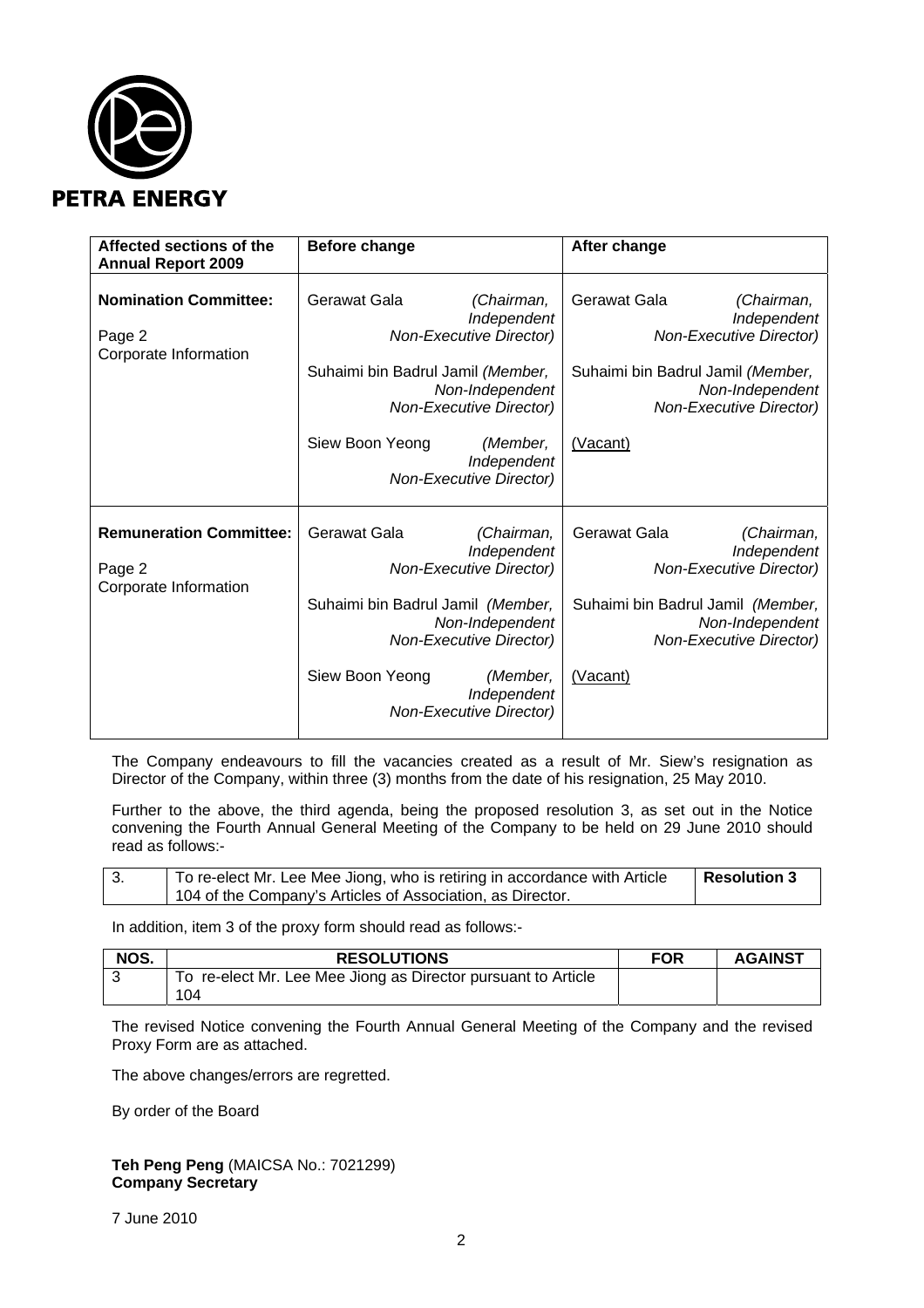# **notice of annual general meeting**

NOTICE IS HEREBY GIVEN THAT the Fourth Annual General Meeting of Petra Energy Berhad ("the Company") will be held at Function Rooms 1 and 2, Kuala Lumpur Golf & Country Club, No. 10, Jalan 1/70D, Off Jalan Bukit Kiara, 60000 Kuala Lumpur on Tuesday, 29 June 2010 at 11.00 a.m. to transact the following businesses:

| 1. | To receive the Audited Financial Statements for the year ended 31 December 2009 and the Reports of the<br>Directors and Auditors thereon.                                                                                                                                   | <b>Resolution 1</b> |
|----|-----------------------------------------------------------------------------------------------------------------------------------------------------------------------------------------------------------------------------------------------------------------------------|---------------------|
| 2. | To re-elect Encik Suhaimi bin Badrul Jamil, who is retiring in accordance with Article 104 of the<br>Company's Articles of Association, as Director.                                                                                                                        | <b>Resolution 2</b> |
| 3. | To re-elect Mr. Lee Mee Jiong, who is retiring in accordance with Article 104 of the Company's Articles of<br>Association, as Director.                                                                                                                                     | <b>Resolution 3</b> |
| 4. | To re-elect Encik Kamarul Baharin bin Albakri, who is retiring in accordance with Article 103 of the<br>Company's Articles of Association, as Director.                                                                                                                     | <b>Resolution 4</b> |
| 5. | To re-elect Encik Ahmadi bin Yusoff, who is retiring in accordance with Article 103 of the Company's<br>Articles of Association, as Director.                                                                                                                               | <b>Resolution 5</b> |
| 6. | To approve the payment of Directors' fees amounting to RM162,000 for the financial year ended<br>31 December 2009.                                                                                                                                                          | <b>Resolution 6</b> |
| 7. | To declare a final single-tier exempt dividend of 1.0 sen per share in respect of the financial year ended<br>31 December 2009.                                                                                                                                             | <b>Resolution 7</b> |
| 8. | To appoint Auditors and to authorise the Directors to fix their remuneration.                                                                                                                                                                                               |                     |
|    | The retiring Auditors, Messrs. Ng & Co., has notified the Company that they do not wish to seek<br>re-appointment.                                                                                                                                                          |                     |
|    | The Company has received a notice of nomination pursuant to Section 172(11) of the Companies Act,<br>1965. The notice states the nomination of Messrs. Ernst & Young for appointment as Auditors and the<br>proposal of the following resolution as an ordinary resolution: |                     |
|    | "THAT Messrs. Ernst & Young be and are hereby appointed as Auditors of the Company in place of the<br>retiring Auditors, Messrs. Ng & Co., to hold office until the conclusion of the next Annual General<br>Meeting at a remuneration to be determined by the Directors."  | <b>Resolution 8</b> |
| 9. | As Special Businesses, to consider and if thought fit, to pass the following resolutions with or without<br>modifications:                                                                                                                                                  |                     |
|    | 9.1 Ordinary Resolution<br><b>Authority to Issue and Allot Shares</b>                                                                                                                                                                                                       |                     |

"THAT subject always to the approvals of the relevant authorities and pursuant to Section 132D of the Companies Act, 1965, the Directors be and are hereby authorised to issue and allot ordinary shares in the Company at any time, upon such terms and conditions, for such purposes and to such person(s) as the Directors may in their discretion deem fit provided that the aggregate number of ordinary shares to be issued does not exceed ten per centum (10%) of the total issued share capital of the Company at the time of issue and that such authority shall continue to be in force until the conclusion of the next Annual General Meeting of the Company."

**Resolution 9**

# 9.2 **Ordinary Resolution**

# Proposed Renewal of General Mandate for Recurrent Related Party Transactions of Revenue or **Trading Nature**

"THAT pursuant to paragraph 10.09 of the Main Market Listing Requirements of Bursa Malaysia Securities Berhad, the Company and/or its subsidiary companies be authorised to enter into the recurrent related party transactions of revenue or trading nature with those related parties as set out in Section 2.5(a) of the Circular to Shareholders dated 7 June 2010, which are necessary for the Group's day-to-day operations in the ordinary course of business, on terms not more favourable than those generally available to the public and not detrimental to the minority shareholders of the Company.

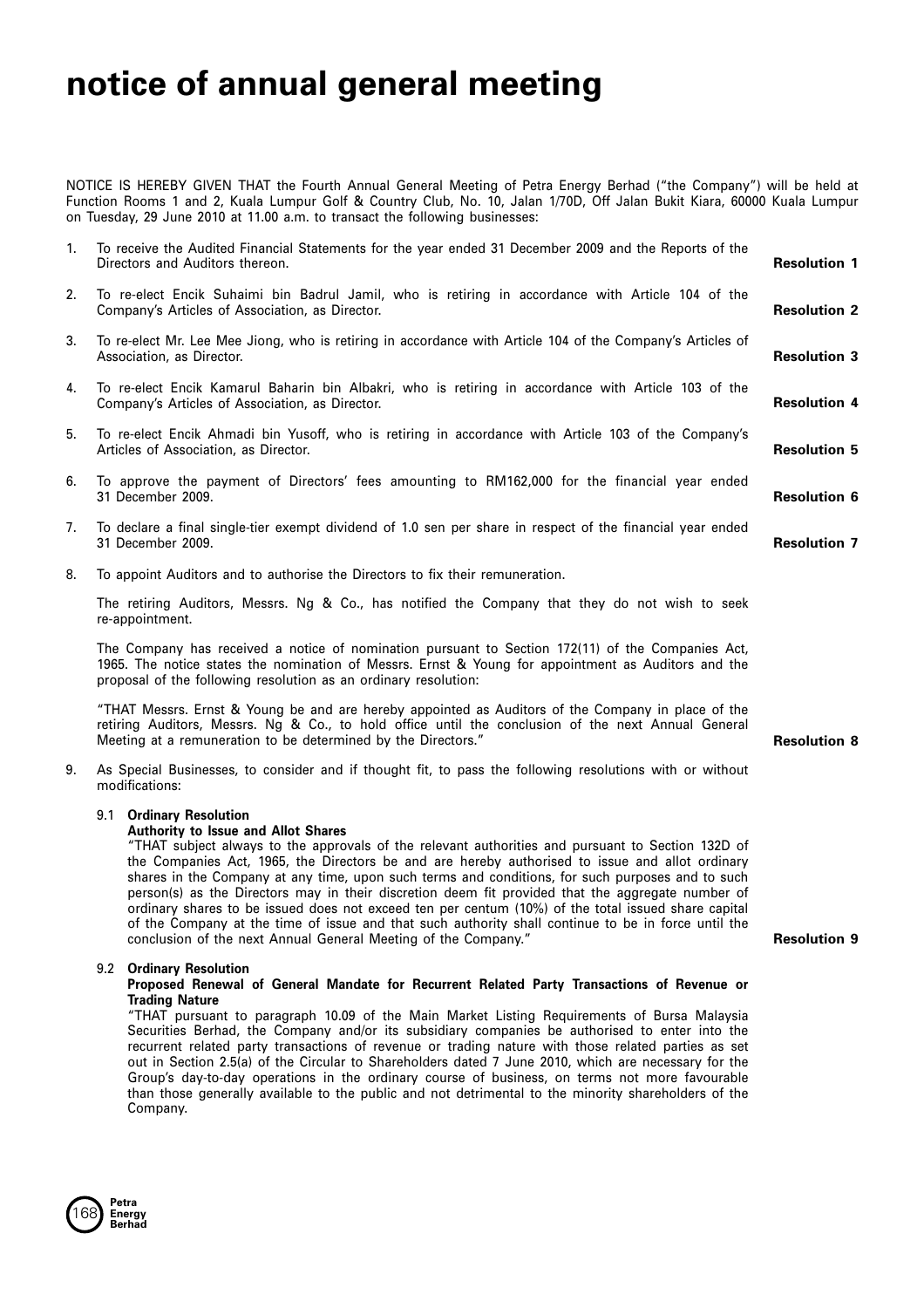THAT such approval shall continue to be in force until:

- (a) the conclusion of the next Annual General Meeting ("AGM") of the Company, at which time it will lapse, unless authority is renewed by a resolution passed at the next AGM;
- (b) the expiration of the period within which the next AGM is required to be held pursuant to Section 143(1) of the Companies Act, 1965 ("Act") (but shall not extend to such extension as may be allowed pursuant to Section 143(2) of the Act); or
- (c) revoked or varied by resolution passed by the shareholders of the Company in <sup>a</sup> general meeting, before the next AGM;

whichever is the earlier.

AND THAT the Directors of the Company be authorised to act for and on behalf of the Company, to take all such steps and execute all necessary documents as they may consider expedient or deem fit in the best interest of the Company to give effect to the transactions contemplated and/or authorised by this resolution."

**Resolution 10**

### 9.3 **Special Resolution**

# **Proposed Amendment to Articles of Association**

"THAT the existing Article 165 be deleted in its entirety and replaced with the new Article 165 as below:

# **Existing Article 165**

Any dividend or other moneys payable in cash in respect of shares may be paid by cheque or warrant sent through the post to the last registered address of the member whose name appears on the Register or Record of Depositors on the books closure date as the owner of the shares, or, if several persons are entitled thereto in consequence of the death or bankruptcy of the holder, to any one of such persons or to such persons and at such address as such entitled persons may by writing direct. Every such cheque or warrant shall be made payable to the order of the person to whom it is sent or such person as the holder may direct and payment of the cheque shall be <sup>a</sup> good discharge to the Company. Every such cheque or warrant shall be sent at the risk of the person entitled to the money represented thereby.

# **New Article 165**

Any dividend or other moneys payable in cash in respect of shares may be paid by cheque or warrant **or banker's draft** sent through the post to the last registered address **or by electronic transfer to the bank account** of the member whose name appears on the Register or Record of Depositors on the books closure date as the owner of the shares, or, if several persons are entitled thereto in consequence of the death or bankruptcy of the holder, to any one of such persons or to such persons and at such address **or the bank account** as such entitled persons may by writing direct. Every such cheque or warrant **or banker's draft or electronic transfer or remittance** shall be made payable to the order of the person to whom it is sent or such person as the holder may direct and the payment of the cheque or warrant or banker's draft or by electronic transfer or **remittance** shall be **operate as** <sup>a</sup> good discharge to the Company. Every such cheque or warrant **or banker's draft or electronic transfer or remittance** shall be sent at the risk of the person entitled to the money represented thereby. Where the members have provided to the Depository the relevant contact details for purposes of electronic notifications, the Company shall notify them electronically once the Company has paid the cash dividends out of its accounts."

**Resolution 11**

10. To transact any other business of which due notice shall have been given in accordance with the Companies Act, 1965 and the Articles of Association of the Company.

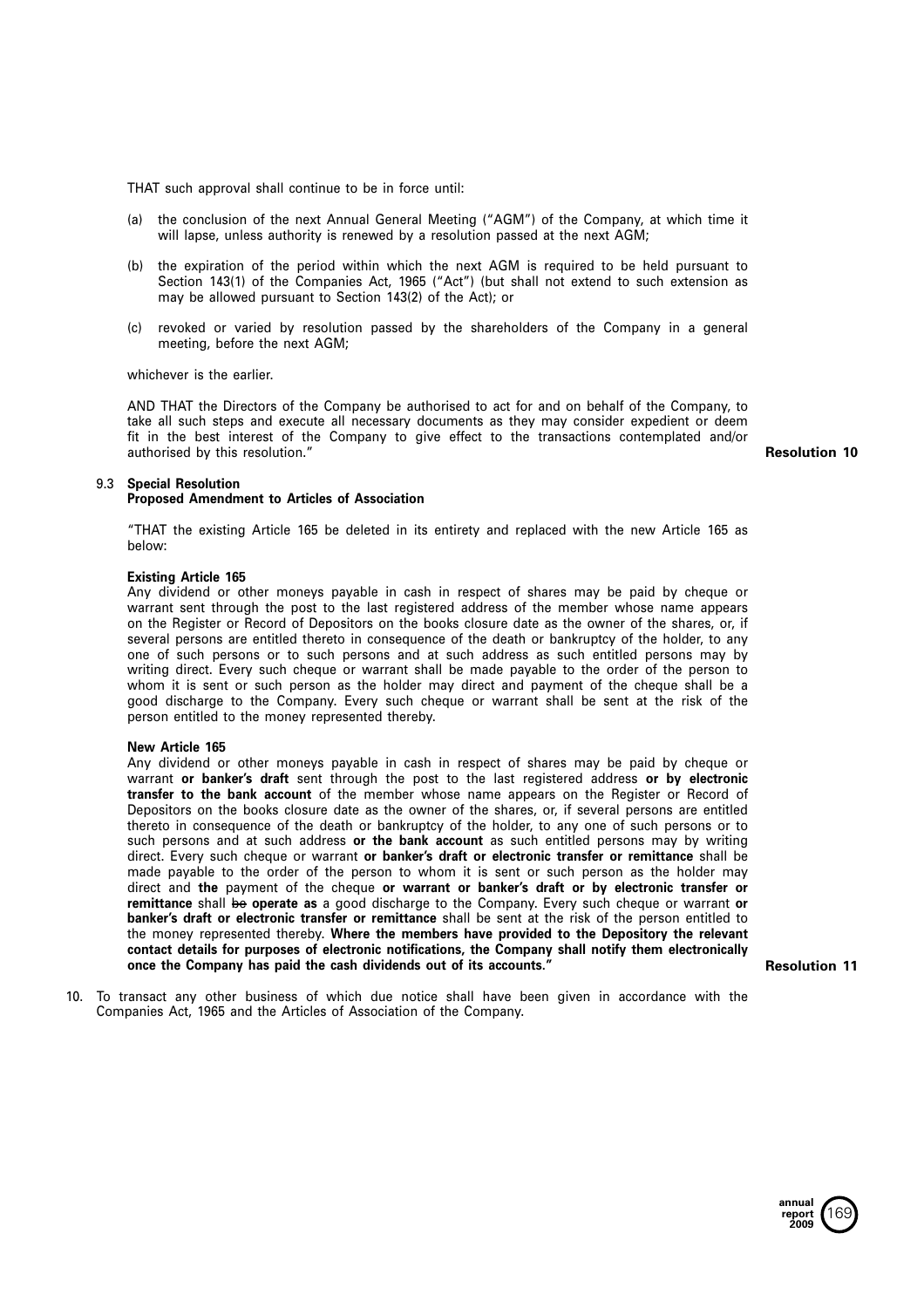# **NOTICE OF DIVIDEND ENTITLEMENT AND PAYMENT**

NOTICE IS ALSO HEREBY GIVEN THAT <sup>a</sup> final single-tier exempt dividend of 1.0 sen per share in respect of the financial year ended 31 December 2009, if approved, will be paid on 27 July 2010 to shareholders registered in the Record of Depositors of the Company at the close of business on 30 June 2010.

A depositor shall qualify for entitlement to the dividend only in respect of:

- a) Shares transferred into the Depositor's Securities Account before 4.00 p.m. on 30 June 2010 in respect of ordinary transfers; and
- b) Shares bought on the Bursa Malaysia Securities Berhad ("Bursa Securities") on <sup>a</sup> cum entitlement basis according to the Rules of the Bursa Securities.

By order of the Board

### **Teh Peng Peng** (MAICSA No: 7021299) **Company Secretary**

Kuala Lumpur Dated: 7 June 2010

#### **NOTES:**

## 1. **Appointment of Proxy:**

- (a) A member of the Company entitled to attend and vote at the abovementioned meeting is entitled to appoint a proxy to attend and vote<br>in his stead. Such proxy may but need not be a member of the Company and Sections 149(
- b) Where a member of the Company is an authorised nominee as defined under the Securities Industry (Central Depositories) Act, 1991, it)<br>may appoint not more than two (2) proxies in respect of each securities account it ho
- (c) The instrument appointing a proxy shall be in writing (in the common or usual form) under the hand of the appointor or of his attorney<br>duly authorised in writing or, if the appointor is a corporation, either under the authorised.
- d) The instrument appointing a proxy and the power of attorney or other authority, if any, under which it is signed or a notarially certified)<br>copy of that power or authority must be deposited at Securities Services (Holdi holding the meeting or adjourned meeting.
- 2. Explanatory Statement on Special Businesses:

#### (a) **Proposed Ordinary Resolution 9**

The proposed Resolution 9, if passed, will empower the Directors of the Company to issue and allot not more than 10% of the<br>Company's total issued share capital speedily without having to convene a general meeting. This au by the Company in general meeting, expire at the conclusion of the Fifth Annual General Meeting of the Company.

Instances for which the Company may issue new shares within this general mandate include but not limited to the purpose(s) of raising fund through private placement for investments, working capital and/or acquisitions.

This general mandate sought by the Company is to renew the general mandate granted to the Directors at the Third Annual General<br>Meeting held on 25 June 2009 to issue shares pursuant to Section 132D of the Companies Act,196

(b) **Proposed Ordinary Resolution 10**<br>The proposed Resolution 10, if passed, will enable the Company and/or its subsidiaries to enter into the recurrent related party<br>transactions, with neither the obligation to make immed

Further information on this proposed Resolution is set out in the Circular to Shareholders dated 7 June 2010.

#### (c) **Proposed Special Resolution 11**

The proposed Resolution 11, if passed, will amend the Company's Articles of Association in line with the implementation of the<br>electronic dividend payment or eDividend in accordance with the Main Market Listing Requirement

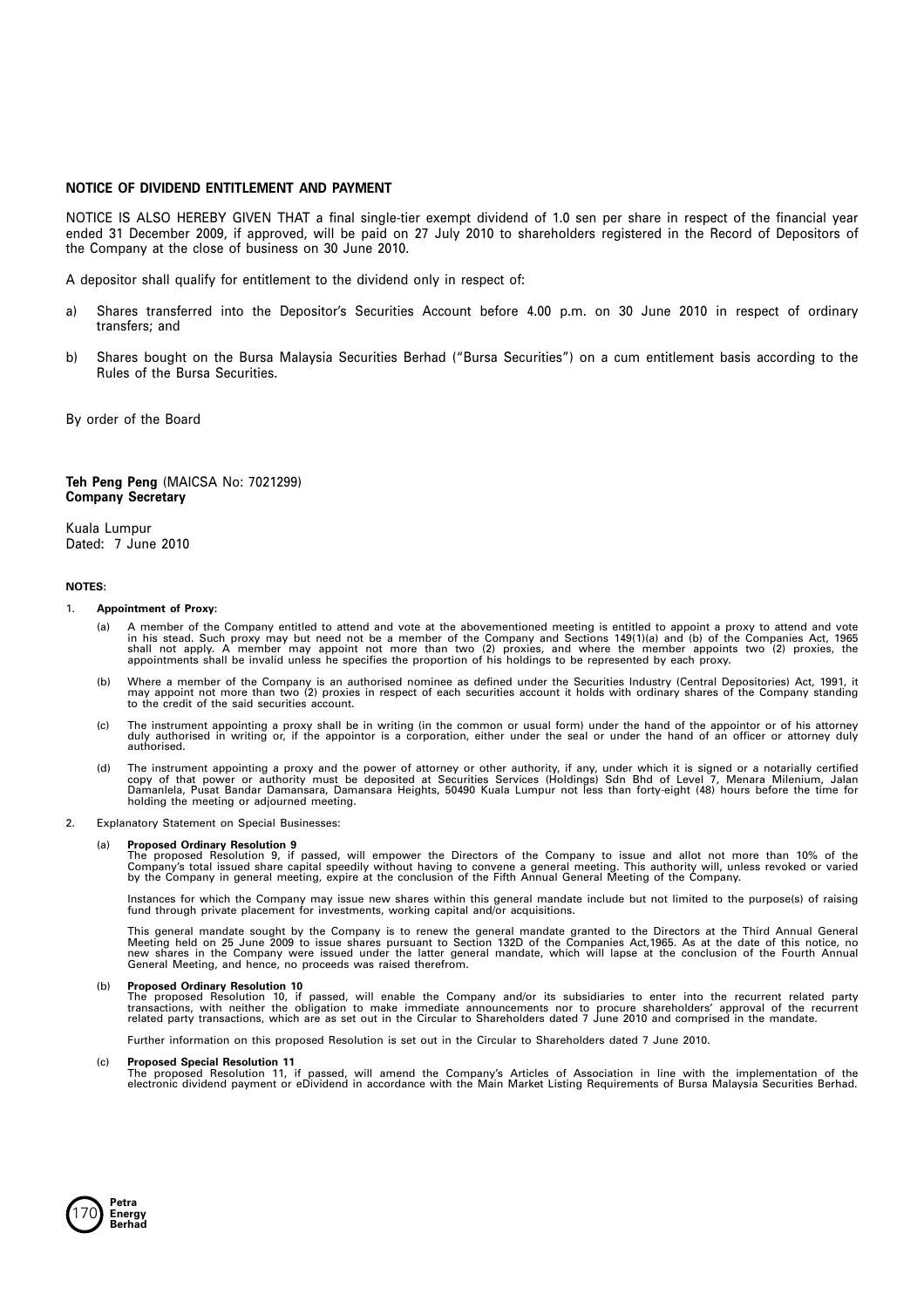# **notis mesyuarat agung tahunan**

NOTIS DENGAN INI DIBERI BAHAWA Mesyuarat Agung Tahunan Keempat Petra Energy Berhad ("Syarikat") akan diadakan di Bilik Majlis 1 dan 2, Kuala Lumpur Golf & Country Club, No. 10, Jalan 1/70D, Off Jalan Bukit Kiara, 60000 Kuala Lumpur pada hari Selasa, 29 Jun 2010 jam 11.00 pagi untuk melaksanakan urusan-urusan berikut:

| 1. | Untuk menerima Penyata Kewangan Beraudit bagi tahun kewangan berakhir 31 Disember 2009 dan<br>Laporan-laporan para Pengarah dan Juruaudit mengenainya.                                                                                                                                | Resolusi 1        |
|----|---------------------------------------------------------------------------------------------------------------------------------------------------------------------------------------------------------------------------------------------------------------------------------------|-------------------|
| 2. | Untuk memilih semula Encik Suhaimi bin Badrul Jamil yang bersara selaras dengan Artikel 104<br>Tataurusan Pertubuhan Syarikat, sebagai Pengarah.                                                                                                                                      | Resolusi 2        |
| 3. | Untuk memilih semula Encik Lee Mee Jiong yang bersara selaras dengan Artikel 104 Tataurusan<br>Pertubuhan Syarikat, sebagai Pengarah.                                                                                                                                                 | Resolusi 3        |
| 4. | Untuk memilih semula Encik Kamarul Baharin bin Albakri yang bersara selaras dengan Artikel 103<br>Tataurusan Pertubuhan Syarikat, sebagai Pengarah.                                                                                                                                   | Resolusi 4        |
| 5. | Untuk memilih semula Encik Ahmadi bin Yusoff yang bersara selaras dengan Artikel 103 Tataurusan<br>Pertubuhan Syarikat, sebagai Pengarah.                                                                                                                                             | <b>Resolusi 5</b> |
| 6. | Untuk meluluskan bayaran yuran para Pengarah berjumlah RM162,000 bagi tahun kewangan berakhir<br>31 Disember 2009.                                                                                                                                                                    | Resolusi 6        |
| 7. | Untuk mengisytiharkan dividen terakhir dikecualikan cukai satu-peringkat sebanyak 1.0 sen sesaham bagi<br>tahun kewangan berakhir 31 Disember 2009.                                                                                                                                   | Resolusi 7        |
| 8. | Untuk melantik Juruaudit dan untuk memberi kuasa kepada para Pengarah untuk menetapkan ganjaran<br>mereka.                                                                                                                                                                            |                   |
|    | Juruaudit yang bersara, Messrs. Ng & Co., telah memberitahu Syarikat bahawa mereka tidak memilih<br>untuk dilantik semula.                                                                                                                                                            |                   |
|    | Syarikat telah menerima notis penamaan mengikut Seksyen 172(11) Akta Syarikat, 1965. Notis tersebut<br>menyatakan penamaan Messrs. Ernst & Young untuk dilantik sebagai Juruaudit serta cadangan resolusi<br>berikut sebagai resolusi biasa:                                          |                   |
|    | "BAHAWA Messrs. Ernst & Young dengan ini dilantik sebagai Juruaudit Syarikat bagi menggantikan<br>Juruaudit yang bersara, Messrs. Ng & Co., dan memegang jawatan sehingga tamat Mesyuarat Agung<br>Tahunan yang akan datang dengan ganjaran yang akan ditentukan oleh para Pengarah." | Resolusi 8        |
| 9. | Sebagai Urusan-urusan Khas, untuk mempertimbangkan dan jika difikirkan sesuai, meluluskan resolusi-<br>resolusi berikut dengan atau tanpa pengubahsuaian:                                                                                                                             |                   |

# 9.1 **Resolusi Biasa**

# **Kuasa untuk Menerbit dan Memperuntuk Saham**

"BAHAWA sentiasa tertakluk kepada kelulusan daripada pihak berkuasa berkaitan dan menurut Seksyen 132D Akta Syarikat, 1965, para Pengarah adalah dan dengan ini diberi kuasa untuk menerbit dan memperuntuk saham biasa Syarikat pada bila-bila masa, atas terma dan syarat tertentu, untuk sebarang tujuan dan kepada sesiapa yang para Pengarah menurut budi bicara mereka fikirkan sesuai dengan syarat bahawa bilangan agregat saham biasa yang akan diterbitkan tidak melebihi sepuluh peratus (10%) daripada jumlah modal saham diterbitkan Syarikat pada masa penerbitan tersebut dan bahawa kuasa berkenaan hendaklah terus berkuatkuasa sehingga tamat Mesyuarat Agung Tahunan Syarikat akan datang."

# 9.2 **Resolusi Biasa**

# Cadangan Pembaharuan Mandat Am bagi Urusniaga Pihak Berkaitan yang Berulangan Berbentuk **Hasil atau Perdagangan**

"BAHAWA menurut perenggan 10.09 Keperluan Penyenaraian Pasaran Utama Bursa Malaysia Securities Berhad, Syarikat dan/atau syarikat-syarikat subsidiarinya diberi kuasa memeterai urusniaga pihak berkaitan yang berulangan berbentuk hasil atau perdagangan dengan pihak-pihak berkaitan seperti yang digariskan dalam Seksyen 2.5(a) Pekeliling kepada para Pemegang Saham bertarikh 7 Jun 2010, yang perlu untuk operasi harian Kumpulan dalam perjalanan biasa perniagaan, atas terma yang tidak lebih memihak kepada pihak berkaitan berbanding yang secara amnya tersedia kepada umum dan tidak menjejaskan para pemegang saham minoriti Syarikat.

**Resolusi 9**

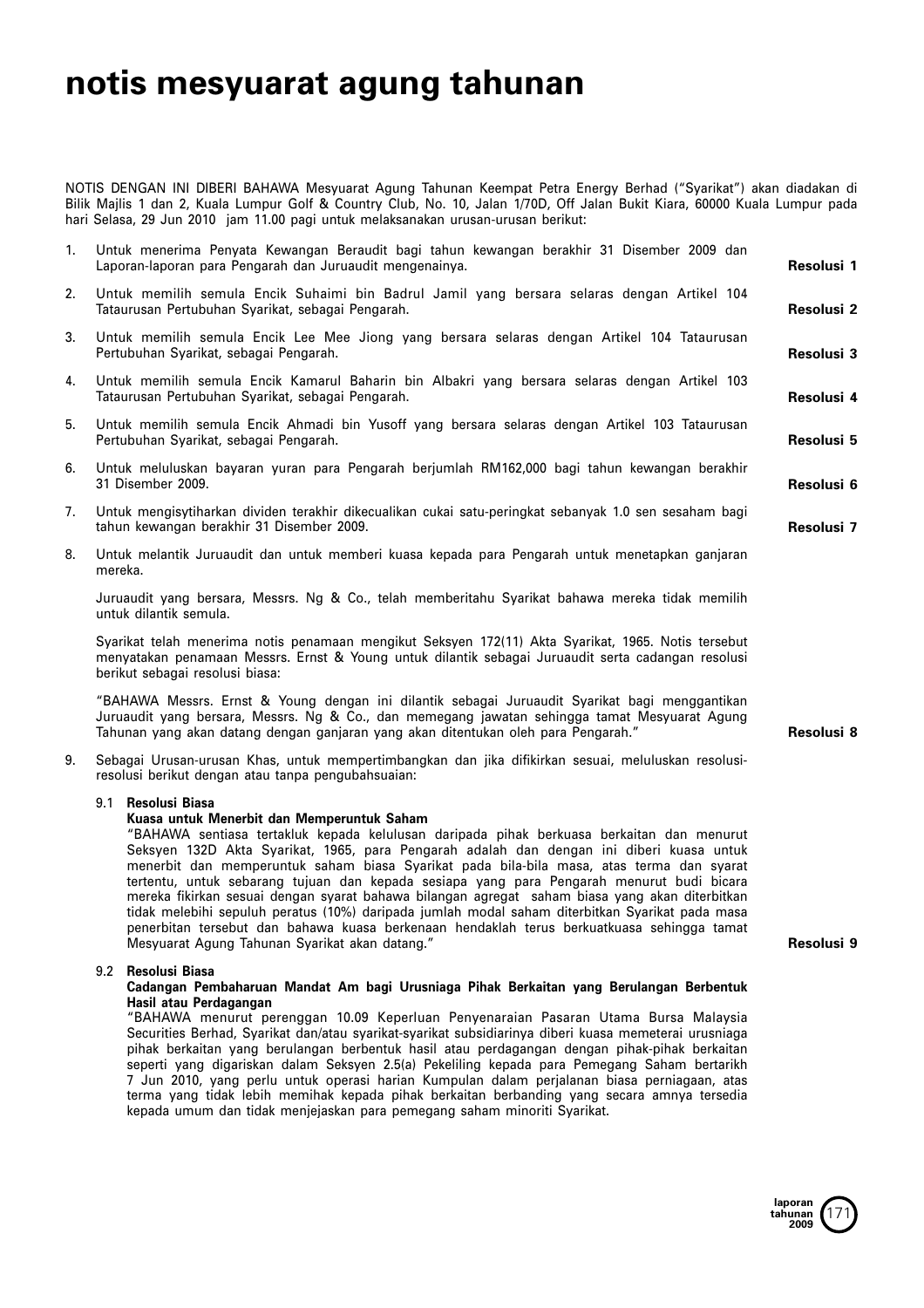BAHAWA kelulusan tersebut hendaklah terus berkuatkuasa sehingga:

- (a) tamat Mesyuarat Agung Tahunan ("AGM") Syarikat akan datang, di mana pada masa itu ia akan luput, melainkan kuasa tersebut diperbaharui oleh satu resolusi yang diluluskan pada AGM akan datang;
- (b) tamat tempoh di mana AGM akan datang dikehendaki diadakan menurut Seksyen 143(1) Akta Syarikat, 1965 ("Akta") (tetapi tidak dilanjutkan menurut pelanjutan yang mungkin dibenarkan menurut Seksyen 143(2) Akta); atau
- (c) dibatal atau diubah oleh resolusi yang diluluskan oleh para pemegang saham Syarikat dalam satu mesyuarat agung, sebelum AGM akan datang;

mana-mana yang lebih awal.

DAN BAHAWA para Pengarah Syarikat dengan ini diberi kuasa untuk bertindak bagi pihak Syarikat, mengambil semua langkah dan melaksanakan semua dokumen yang perlu sebagaimana yang mungkin mereka fikirkan wajar atau anggap sesuai demi kepentingan Syarikat untuk memberi kesan kepada urusniaga yang dirangka dan/atau dibenarkan oleh resolusi ini."

**Resolusi 10**

# 9.3 **Resolusi Khas**

## **Cadangan Pindaan Tataurusan Syarikat**

"BAHAWA Artikel 165 yang sedia ada dihapuskan dan digantikan dengan Artikel 165 yang baru seperti di bawah:

## **Artikel 165 Sedia Ada**

Sebarang dividen atau wang lain yang dibayar dalam bentuk tunai berkaitan saham boleh dibayar melalui cek atau waran yang dihantar melalui pos ke alamat berdaftar terkini ahli yang namanya tercatat pada Daftar atau Rekod Pendeposit pada tarikh penutupan buku sebagai pemilik saham, atau, jika beberapa orang layak ke atasnya akibat pemegang saham meninggal dunia atau bankrap, kepada mana-mana orang atau orang tersebut atau alamat tersebut bagi orang tersebut dengan menulis secara terus. Setiap cek atau waran tersebut hendaklah dibuat atas nama orang yang dikirimkan atau orang yang diarahkan oleh pemegang saham dan pembayaran cek hendaklah didiscaj kepada Syarikat. Setiap cek atau waran tersebut hendaklah dihantar dengan risikonya ditanggung oleh orang yang layak untuk wang yang diwakili.

#### **Artikel 165 Yang Baru**

Sebarang dividen atau wang lain yang dibayar dalam bentuk tunai berkaitan saham boleh dibayar melalui cek atau waran yang dihantar melalui pos ke alamat berdaftar terkini **atau bank deraf atau melalui pemindahan elektronik ke dalam akaun bank** ahli yang namanya tercatat pada Daftar atau Rekod Pendeposit pada tarikh penutupan buku sebagai pemilik saham, atau, jika beberapa orang layak ke atasnya akibat pemegang saham meninggal dunia atau bankrap, kepada mana-mana orang atau orang tersebut atau alamat tersebut **atau akaun bank** bagi orang tersebut dengan menulis secara terus. Setiap cek atau waran **atau bank deraf atau pemindahan elektronik atau kiriman wang** tersebut hendaklah dibuat atas nama orang yang dikirimkan atau orang yang diarahkan oleh pemegang saham dan pembayaran cek **atau waran atau bank deraf atau pemindahan elektronik atau kiriman wang** hendaklah didiscaj kepada Syarikat. Setiap cek **atau waran atau bank deraf atau pemindahan elektronik atau kiriman wang** tersebut hendaklah dihantar dengan risikonya ditanggung oleh orang yang layak untuk wang yang diwakili. **Apabila para ahli telah memberikan pihak** Depositori dengan butiran hubungan berkaitan bagi tujuan pemberitahuan elektronik, Syarikat akan memberitahu mereka secara elektronik apabila Syarikat telah membayar dividen tunai daripada **akaun Syarikat."**

**Resolusi 11**

10. Untuk melaksanakan sebarang urusan lain yang mana notis sewajarnya telah diberi selaras dengan Akta Syarikat, 1965 dan Tataurusan Pertubuhan Syarikat.

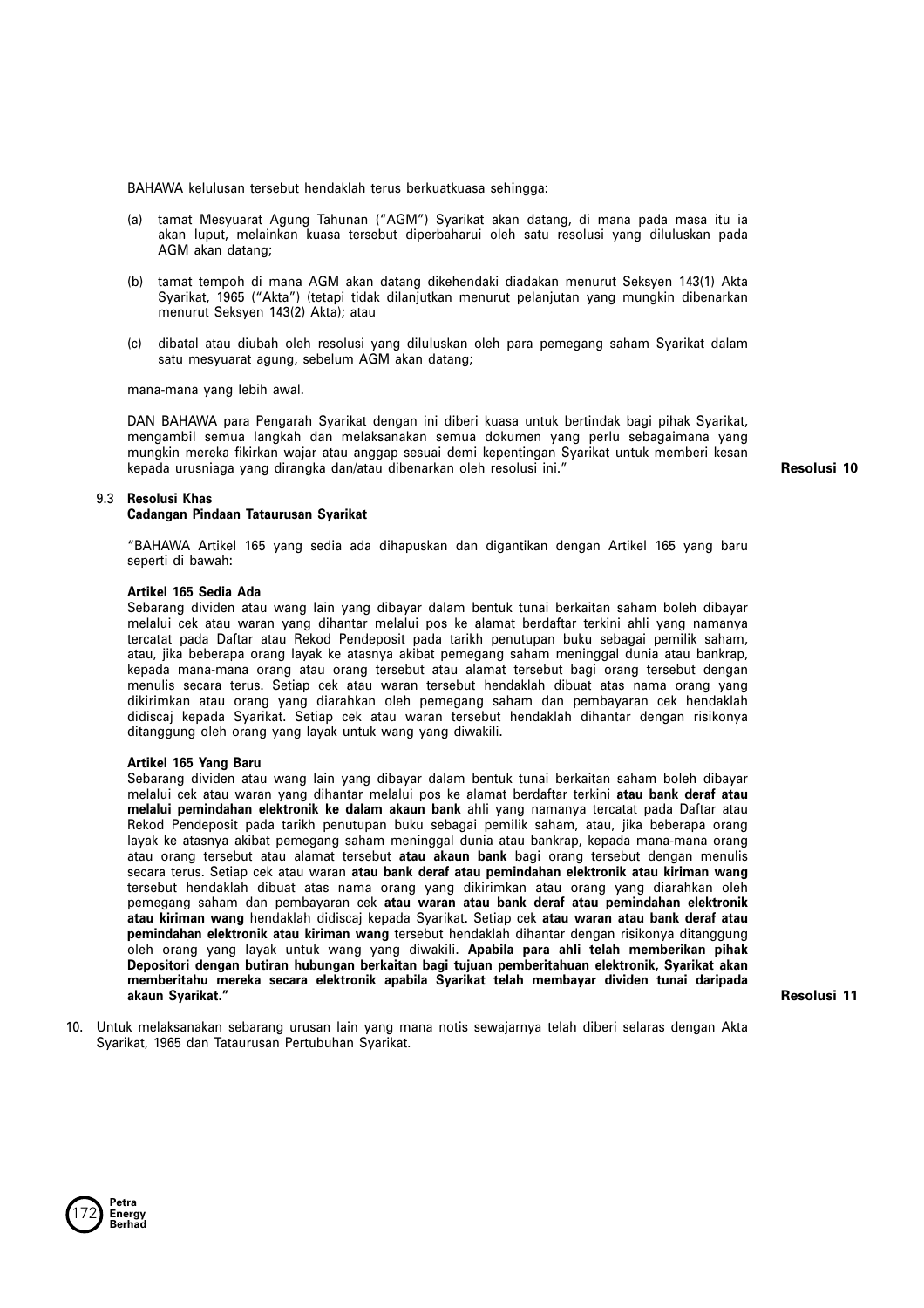# **NOTIS HAK DAN PEMBAYARAN DIVIDEN**

NOTIS DENGAN INI JUGA DIBERI BAHAWA dividen terakhir dikecualikan cukai satu-peringkat sebanyak 1.0 sen sesaham bagi tahun kewangan berakhir 31 Disember 2009, jika diluluskan, akan dibayar pada 27 Julai 2010 kepada para pemegang saham yang berdaftar dalam Rekod Pendeposit Syarikat pada penutupan perniagaan pada 30 Jun 2010.

Seorang pendeposit layak untuk hak ke atas dividen hanya berhubung:

- (a) Saham yang dipindahkan ke dalam Akaun Sekuriti Pendeposit tersebut sebelum jam 4.00 petang pada 30 Jun 2010 berhubung pindahan biasa; dan
- (b) Saham yang dibeli di Bursa Malaysia Securities Berhad ("Bursa Securities") berasaskan kelayakan selaras dengan Peraturan Bursa Securities.

Atas Perintah Lembaga

### **Teh Peng Peng** (No. MAICSA: 7021299) **Setiausaha Syarikat**

Kuala Lumpur Bertarikh: 7 Jun 2010

### **NOTA-NOTA:**

#### 1. **Pelantikan Proksi:**

- a) Seorang ahli Syarikat yang layak hadir dan mengundi di mesyuarat yang dinyatakan di atas, berhak untuk melantik seorang proksi untuk<br>menghadiri dan mengundi bagi pihaknya. Proksi tersebut boleh tetapi tidak semestinya s
- (b) Jika seorang ahli Syarikat merupakan nomini yang diberi kuasa sebagaimana ditakrif di bawah Akta Industri Sekuriti (Depositori Pusat),<br>1991, beliau boleh melantik tidak melebihi dua (2) orang proksi bagi setiap akaun s
- c) Surat cara pelantikan seorang proksi hendaklah dalam bentuk tulisan (dalam bentuk am atau biasa) dengan ditandatangani oleh pelantik)<br>atau peguam beliau yang telah diberi kuasa sewajarnya dalam tulisan atau, jika pelant
- d) Surat cara pelantikan seorang proksi dan kuasa peguam atau kuasa lain, jika ada, yang telah ditandatangani atau satu salinan kuasa atau autoriti yang talin atau satu salinan kuasa atau<br>autoriti yang disahkan hendaklah d
- 2. Penyata Penjelasan mengenai Urusan-urusan Khas:

#### (a) **Cadangan Resolusi Biasa 9**

Cadangan Resolusi Biasa 9, jika diluluskan, akan memberi kuasa kepada para Pengarah Syarikat, untuk menerbit dan memperuntuk tidak<br>lebih daripada 10% jumlah modal saham diterbitkan Syarikat dengan segera tanpa perlu mengad

Keadaan di mana Syarikat mungkin menerbitkan saham baru dalam mandat am ini termasuklah tetapi tidak terhad kepada tujuan<br>meningkatkan dana melalui tawaran persendirian untuk pelaburan, modal kerja dan/atau pemerolehan.

Mandat am ini yang diperlukan oleh Syarikat bertujuan untuk memperbaharui mandat am yang diberikan kepada para Pengarah pada<br>Mesyuarat Agung Tahunan Ketiga yang telah diadakan pada 25 Jun 2009 untuk menerbit saham menurut Mesyuarat Agung Tahunan Keempat, maka, tiada kutipan yang diperoleh.

#### (b) **Cadangan Resolusi Biasa 10**

Cadangan Resolusi Biasa 10, jika diluluskan, akan membolehkan Syarikat dan/atau syarikat-syarikat subsidiarinya untuk memeterai<br>urusniaga pihak berkaitan yang berulangan, tanpa memikul obligasi untuk membuat pengisytiharan

Maklumat lanjut berhubung cadangan Resolusi ini dibentangkan dalam Pekeliling kepada Pemegang Saham bertarikh 7 Jun 2010.

(c) **Cadangan Resolusi Khas 11** Cadangan Resolusi 11, jika diluluskan, akan meminda Tataurusan Pertubuhan Syarikat selaras dengan Pelaksanaan Pembayaran Dividen Eektronik atau eDividen menurut Keperluan Penyenaraian Pasaran Utama Bursa Malaysia Securities Berhad.

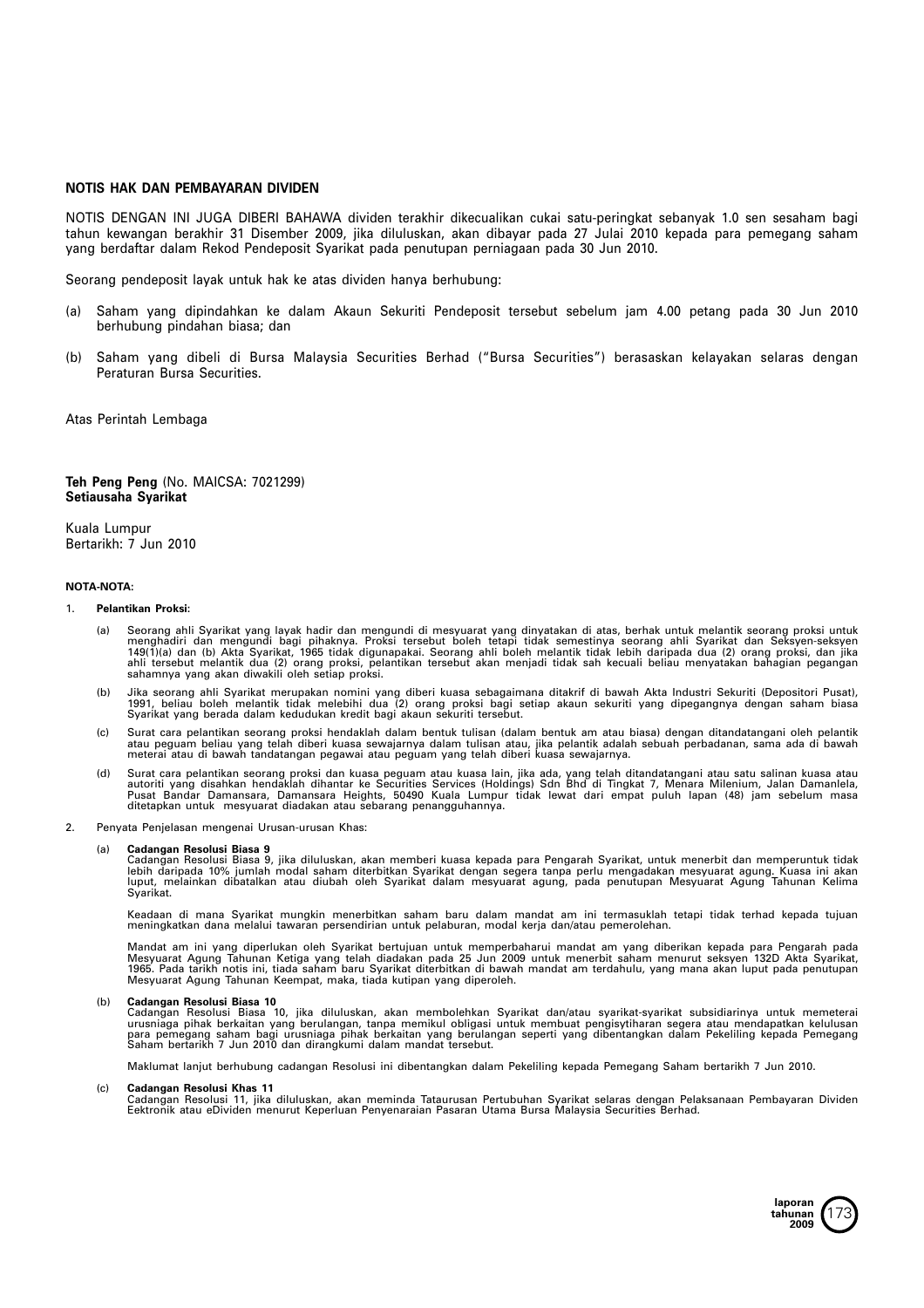# **form of proxy**



# **PETRA ENERGY BERHAD** (718388-H)

(Incorporated in Malaysia)

I/We, CDS Account No. (FULL NAME AND NRIC/PASSPORT/COMPANY NO.) (FOR NOMINEE COMPANY ONLY)

of

(FULL ADDRESS)

being <sup>a</sup> member of PETRA ENERGY BERHAD ("the Company"), hereby appoint

(FULL NAME AND NRIC/PASSPORT NO.)

(FULL ADDRESS)

or failing him, (FULL NAME AND NRIC/PASSPORT NO.)

of

of

as my/our proxy to vote for me/us on my/our behalf at the Fourth Annual General Meeting of the Company to be held at Function Rooms 1 and 2, Kuala Lumpur Golf & Country Club, No. 10, Jalan 1/70D, Off Jalan Bukit Kiara, 60000 Kuala Lumpur on Tuesday, 29 June 2010 at 11.00 a.m. and at any adjournment thereof, in the manner as indicated below:

(FULL ADDRESS)

| NOS.           | <b>RESOLUTIONS</b>                                                                                   | <b>FOR</b> | <b>AGAINST</b> |
|----------------|------------------------------------------------------------------------------------------------------|------------|----------------|
| 1              | To receive the Audited Financial Statements and the Reports of the<br>Directors and Auditors thereon |            |                |
| $\mathfrak{p}$ | To re-elect Encik Suhaimi bin Badrul Jamil as Director pursuant to Article 104                       |            |                |
| 3              | To re-elect Mr. Lee Mee Jiong as Director pursuant to Article 104                                    |            |                |
| 4              | To re-elect Encik Kamarul Baharin bin Albakri as Director pursuant to Article 103                    |            |                |
| 5              | To re-elect Encik Ahmadi bin Yusoff as Director pursuant to Article 103                              |            |                |
| 6              | To approve the payment of Directors' fees                                                            |            |                |
| 7              | To declare a final single-tier exempt dividend of 1.0 sen per share                                  |            |                |
| 8              | To appoint Auditors and to authorise the Directors to fix their remuneration                         |            |                |
| 9              | To empower the Directors to issue shares pursuant to Section 132D<br>of the Companies Act, 1965      |            |                |
| 10             | To renew the general mandate for the recurrent related party transactions                            |            |                |
| 11             | To approve the amendment to the Articles of Association                                              |            |                |

Please indicate with an **"X"** in the spaces provided above on how you wish to cast your vote. In the absence of specific directions, your proxy will vote or abstain as he thinks fit.

Date :

Signature/Common Seal of Member

**NOTES:**

- (a) A member of the Company entitled to attend and vote at the abovementioned meeting is entitled to appoint <sup>a</sup> proxy to attend and vote in his stead. Such proxy may but need not be <sup>a</sup> member of the Company and Sections 149(1)(a) and (b) of the Companies Act, 1965 shall not apply. A member may appoint not more than two (2) proxies, and where the member appoints two (2) proxies, the appointments shall be invalid unless he specifies the proportion of his holdings to be represented by each proxy.
- (b) Where <sup>a</sup> member of the Company is an authorised nominee as defined under the Securities Industry (Central Depositories) Act, 1991, it may appoint not more than two (2) proxies in respect of each securities account it holds with ordinary shares of the Company standing to the credit of the said securities account.

(c) The instrument appointing <sup>a</sup> proxy shall be in writing (in the common or usual form) under the hand of the appointor or of his attorney duly authorised in writing or, if the appointor is <sup>a</sup> corporation, either under the seal or under the hand of an officer or attorney duly authorised.

(d) The instrument appointing <sup>a</sup> proxy and the power of attorney or other authority, if any, under which it is signed or <sup>a</sup> notarially certified copy of that power or authority must be deposited at Securities Services (Holdings) Sdn Bhd, Level 7, Menara Milenium, Jalan Damanlela, Pusat Bandar Damansara, Damansara Heights, 50490 Kuala Lumpur not less than forty-eight (48) hours before the time for holding the meeting or adjourned meeting.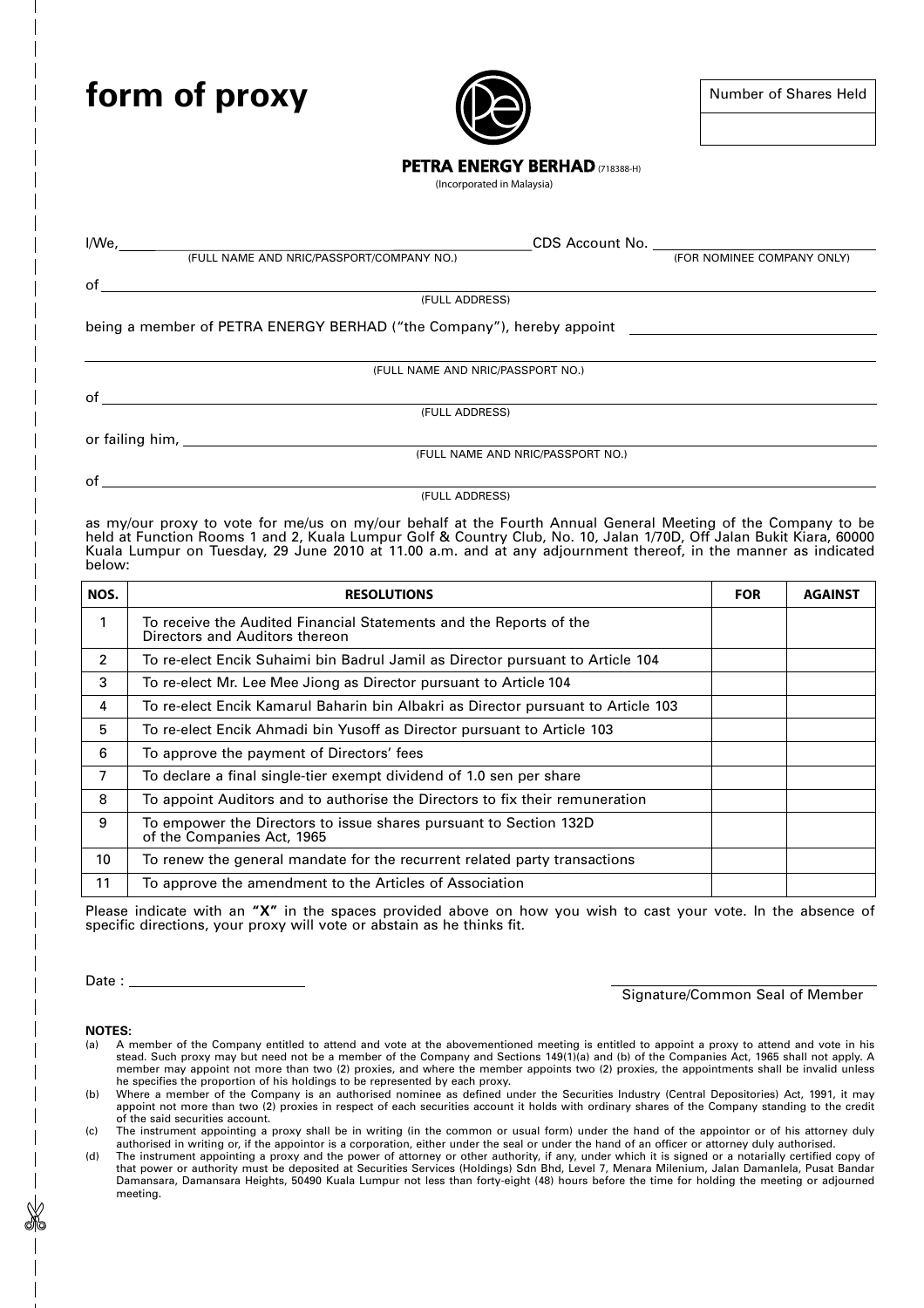then fold here

affix postage stamp

# **The Company Secretary PETRA ENERGY BERHAD**

c/o Securities Services (Holdings) Sdn Bhd Level 7, Menara Milenium Jalan Damanlela Pusat Bandar Damansara Damansara Heights 50490 Kuala Lumpur

1st fold here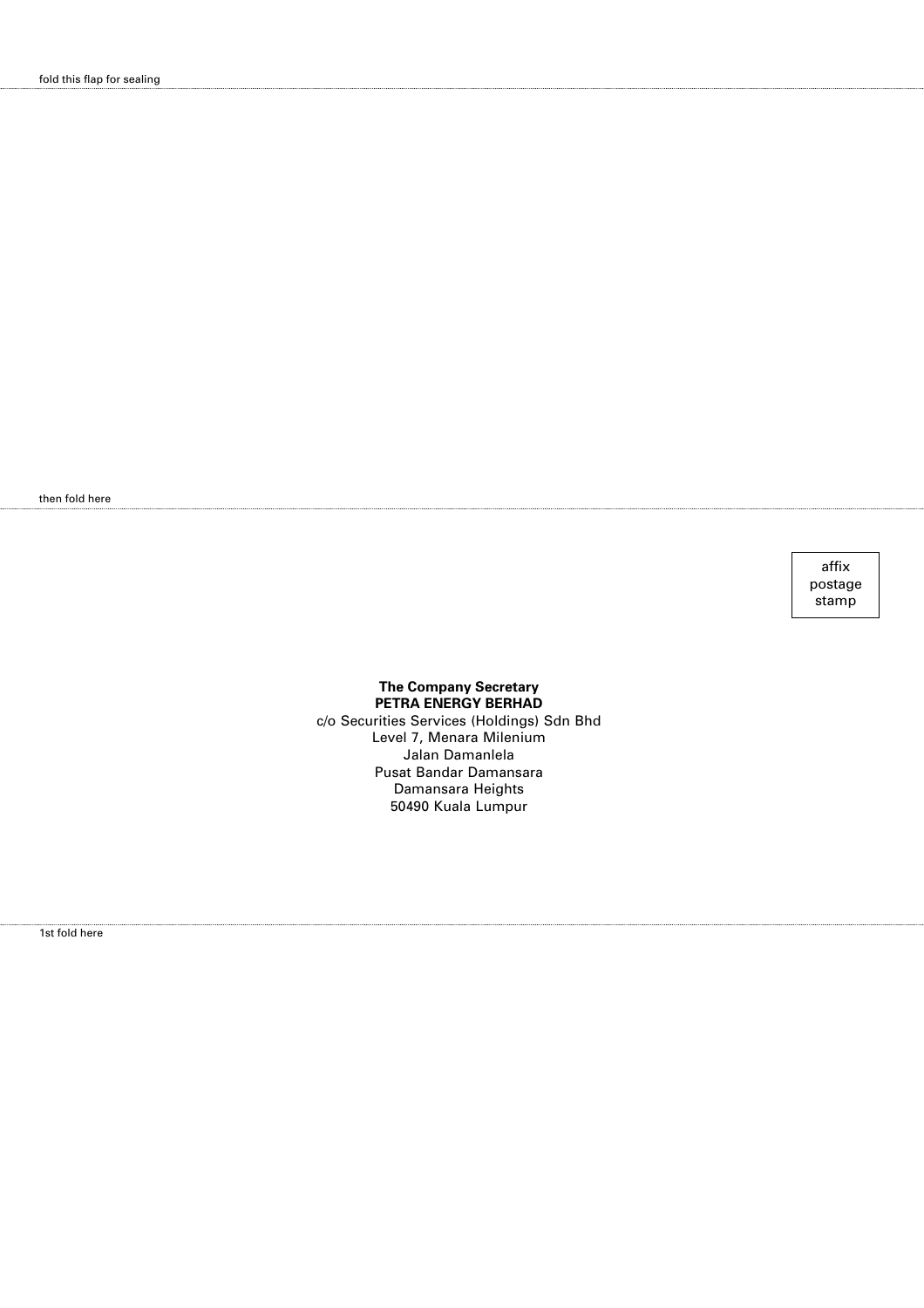# **borang proksi**



# **PETRA ENERGY BERHAD** (718388-H)

(Diperbadankan di Malaysia)

Saya/Kami, No. Akaun CDS (NAMA PENUH DAN NO. KP/NO. PASPORT/NO. SYARIKAT) (BAGI NOMINI SYARIKAT SAHAJA)

beralamat di

(ALAMAT PENUH)

sebagai ahli PETRA ENERGY BERHAD ("Syarikat"), dengan ini melantik

(NAMA PENUH DAN NO. KP/NO. PASPORT)

beralamat di

(ALAMAT PENUH)

atau jika beliau gagal hadir,

beralamat di

(ALAMAT PENUH)

(NAMA PENUH DAN NO. KP/NO. PASPORT)

sebagai proksi saya/kami untuk mengundi bagi pihak saya/kami di Mesyuarat Agung Tahunan Keempat Syarikat yang akan diadakan di Bilik Majlis 1 dan 2, Kuala Lumpur Golf & Country Club, No. 10, Jalan 1/70D, Off Jalan Bukit Kiara, 60000 Kuala Lumpur pada hari Selasa, 29 Jun 2010, pukul 11.00 pagi dan pada sebarang penangguhannya, dengan cara seperti yang ditunjukkan di bawah:

| NO. | <b>RESOLUSI-RESOLUSI</b>                                                                                     | <b>MENYOKONG   MENENTANG</b> |  |
|-----|--------------------------------------------------------------------------------------------------------------|------------------------------|--|
| 1   | Untuk menerima Penyata Kewangan Beraudit dan Laporan-laporan para Pengarah<br>dan Juruaudit mengenainya      |                              |  |
| 2   | Untuk memilih semula Encik Suhaimi bin Badrul Jamil sebagai Pengarah<br>menurut Artikel 104                  |                              |  |
| 3   | Untuk memilih semula Encik Lee Mee Jiong sebagai Pengarah menurut Artikel 104                                |                              |  |
| 4   | Untuk memilih semula Encik Kamarul Baharin bin Albakri sebagai Pengarah<br>menurut Artikel 103               |                              |  |
| 5   | Untuk memilih semula Encik Ahmadi bin Yusoff sebagai Pengarah menurut Artikel 103                            |                              |  |
| 6   | Untuk meluluskan pembayaran yuran para Pengarah                                                              |                              |  |
| 7   | Untuk mengisytiharkan dividen terakhir dikecualikan cukai satu-peringkat<br>sebanyak 1.0 sen sesaham         |                              |  |
| 8   | Untuk melantik Juruaudit dan memberi kuasa kepada para Pengarah untuk<br>menetapkan imbuhan mereka           |                              |  |
| 9   | Untuk memberi kuasa kepada para Pengarah untuk menerbitkan saham<br>menurut Seksyen 132D Akta Syarikat, 1965 |                              |  |
| 10  | Untuk memperbaharui mandat am bagi urusniaga pihak berkaitan yang berulangan                                 |                              |  |
| 11  | Untuk meluluskan pemindaan Tataurusan Pertubuhan Syarikat                                                    |                              |  |

Sila tandakan **"X"** dalam ruang yang disediakan di atas bagaimana anda mahu undian anda dibuat. Jika tiada arahan khusus diberi, proksi anda akan mengundi atau menarik diri menurut budi bicara beliau.

Tarikh:

# Tandatangan/Meterai Am Ahli

#### **NOTA-NOTA:**

- Seorang ahli Syarikti yang layak hadir dan mengundi di mesyuarat yang dinyatakan di atas, berhak untuk melantik seorang proksi untuk melantik seorang ahli Syarikat dan Seksyen-seksyen 149(1)(a) dan (b) Akta Syarikat, 1965
- 
- 
-